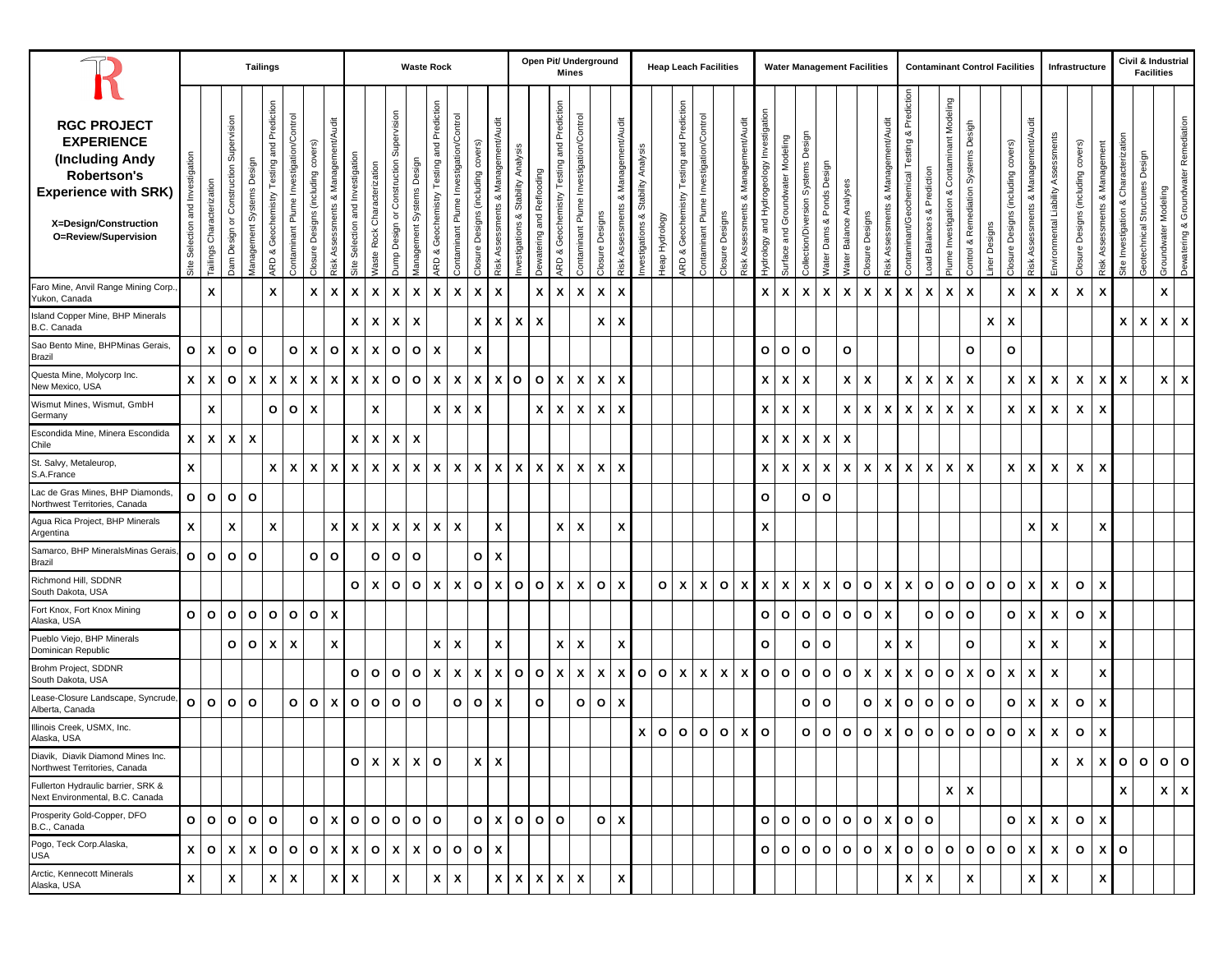|                                                                                                                                                                  |                                     |                           |                                              | <b>Tailings</b>         |                                                    |                                         |                                    |                                                   |                                  |                             |                                                  |                           | <b>Waste Rock</b>                               |                                         |                                    |                                           |                                       |                           |                                              | Open Pit/ Underground<br><b>Mines</b>   |                 |                                        |                                    |                |                                           | <b>Heap Leach Facilities</b>            |                           |                                                  |                                          |                                  |                                        |                                         |                                  | <b>Water Management Facilities</b> |                                        |                                                 |                                 |                                                  |                                         | <b>Contaminant Control Facilities</b> |                                    |                                               |                                     | Infrastructure                     |                                  |                                             | Civil & Industrial<br><b>Facilities</b> |                      |                                      |
|------------------------------------------------------------------------------------------------------------------------------------------------------------------|-------------------------------------|---------------------------|----------------------------------------------|-------------------------|----------------------------------------------------|-----------------------------------------|------------------------------------|---------------------------------------------------|----------------------------------|-----------------------------|--------------------------------------------------|---------------------------|-------------------------------------------------|-----------------------------------------|------------------------------------|-------------------------------------------|---------------------------------------|---------------------------|----------------------------------------------|-----------------------------------------|-----------------|----------------------------------------|------------------------------------|----------------|-------------------------------------------|-----------------------------------------|---------------------------|--------------------------------------------------|------------------------------------------|----------------------------------|----------------------------------------|-----------------------------------------|----------------------------------|------------------------------------|----------------------------------------|-------------------------------------------------|---------------------------------|--------------------------------------------------|-----------------------------------------|---------------------------------------|------------------------------------|-----------------------------------------------|-------------------------------------|------------------------------------|----------------------------------|---------------------------------------------|-----------------------------------------|----------------------|--------------------------------------|
| <b>RGC PROJECT</b><br><b>EXPERIENCE</b><br>(Including Andy<br><b>Robertson's</b><br><b>Experience with SRK)</b><br>X=Design/Construction<br>O=Review/Supervision | Investigation<br>Site Selection and | Tailings Characterization | Supervision<br>or Construction<br>Jam Design | ق<br>Management Systems | Prediction<br>and<br>Testing<br>ARD & Geochemistry | Contaminant Plume Investigation/Control | Closure Designs (including covers) | Audit<br>Assessments & Management/<br><b>Risk</b> | Site Selection and Investigation | Vaste Rock Characterization | Supervision<br>Construction<br>Design or<br>Dump | Management Systems Design | Prediction<br>and<br>ARD & Geochemistry Testing | Contaminant Plume Investigation/Control | Closure Designs (including covers) | Management/Audit<br>ಳ<br>Risk Assessments | Analysis<br>nvestigations & Stability | Dewatering and Reflooding | Testing and Prediction<br>ARD & Geochemistry | Contaminant Plume Investigation/Control | Closure Designs | & Management/Audit<br>Risk Assessments | nvestigations & Stability Analysis | Heap Hydrology | ARD & Geochemistry Testing and Prediction | Contaminant Plume Investigation/Control | Closure Designs           | Management/Audit<br>ಯ<br><b>Risk Assessments</b> | hydrology and Hydrogeology Investigation | Surface and Groundwater Modeling | Design<br>Collection/Diversion Systems | Design<br><b>Nater Dams &amp; Ponds</b> | Analyses<br><b>Nater Balance</b> | Closure Designs                    | & Management/Audit<br>Risk Assessments | Prediction<br>Contaminant/Geochemical Testing & | Prediction<br>ಯ<br>oad Balances | Contaminant Modeling<br>ಯ<br>Plume Investigation | Desigh<br>Control & Remediation Systems | iner Designs                          | Closure Designs (including covers) | & Management/Audit<br><b>Risk Assessments</b> | Environmental Liability Assessments | Closure Designs (including covers) | & Management<br>Risk Assessments | Characterization<br>ಳ<br>Site Investigation | Design<br>Geotechnical Structures       | Groundwater Modeling | Dewatering & Groundwater Remediation |
| Tintaya, BHP Copper<br>Peru                                                                                                                                      |                                     | $\mathsf{o}$              | $\circ$                                      | $\mathbf{o}$            | $\pmb{\mathsf{x}}$                                 | X                                       | $\circ$                            | X                                                 | $\mathbf{o}$                     | $\boldsymbol{\mathsf{x}}$   | $\mathbf{o}$                                     | $\mathbf{o}$              | $\boldsymbol{\mathsf{x}}$                       | X                                       |                                    | X                                         |                                       |                           | $\pmb{\mathsf{x}}$                           |                                         |                 | X                                      |                                    |                |                                           |                                         |                           |                                                  |                                          |                                  |                                        |                                         |                                  |                                    |                                        |                                                 |                                 |                                                  |                                         |                                       |                                    |                                               | X                                   |                                    | X                                |                                             |                                         |                      |                                      |
| Beanup, BHP Minerals International<br>Inc., Australia                                                                                                            | O                                   | $\mathbf{o}$              | X                                            | X                       | $\mathbf{o}$                                       |                                         | O                                  | X                                                 |                                  |                             |                                                  |                           |                                                 |                                         |                                    |                                           | $\circ$                               | $\circ$                   | $\mathbf{o}$                                 |                                         | $\circ$         | X                                      |                                    |                |                                           |                                         |                           |                                                  | $\mathbf{o}$                             | $\circ$                          | $\mathbf{o}$                           | $\mathsf{o}$                            | $\circ$                          | $\mathbf{o}$                       | X                                      |                                                 |                                 |                                                  |                                         |                                       |                                    |                                               | X                                   | $\circ$                            | X                                |                                             |                                         |                      |                                      |
| Pinto Valley, BHP Copper<br>Arizona, USA                                                                                                                         |                                     | $\mathbf{o}$              |                                              |                         | O                                                  | $\mathbf{o}$                            | O                                  | X                                                 |                                  | $\mathbf{o}$                |                                                  |                           | O                                               | $\mathbf{o}$                            | $\circ$                            | $\boldsymbol{\mathsf{x}}$                 |                                       |                           |                                              |                                         |                 |                                        |                                    |                |                                           |                                         |                           |                                                  |                                          |                                  |                                        |                                         |                                  |                                    |                                        | O                                               |                                 |                                                  | O                                       |                                       | $\mathbf{o}$                       | X                                             | X                                   | $\mathbf{o}$                       | X                                |                                             |                                         |                      |                                      |
| Sadiola Slimes Dam, ANSER<br>Mali                                                                                                                                | X                                   | X                         | X                                            | X                       | $\mathsf{o}\,$                                     | $\mathbf{o}$                            | $\mathbf{o}$                       | X                                                 |                                  |                             |                                                  |                           |                                                 |                                         |                                    |                                           |                                       |                           |                                              |                                         |                 |                                        |                                    |                |                                           |                                         |                           |                                                  | $\mathbf{o}$                             | $\circ$                          | $\mathbf{o}$                           | $\mathsf{o}\,$                          | $\circ$                          | $\mathbf{o}$                       | X                                      | $\mathbf{o}$                                    |                                 | o                                                | $\mathbf{o}$                            |                                       | $\mathbf{o}$                       | X                                             | χ                                   | $\mathbf{o}$                       | X                                |                                             |                                         |                      |                                      |
| Quelleveco Tailings, Quellaveco<br>Mining Co. Peru                                                                                                               | o                                   | $\mathbf{o}$              | $\circ$                                      | $\mathbf{o}$            | $\mathbf{o}$                                       | $\circ$                                 | $\boldsymbol{\mathsf{x}}$          | X                                                 | $\mathbf{o}$                     | $\mathbf{o}$                | $\mathbf{o}$                                     | 0 <sub>0</sub>            |                                                 |                                         | $\mathbf{o}$                       | $\boldsymbol{\mathsf{x}}$                 |                                       | $\circ$                   | $\mathbf{o}$                                 | $\mathbf{o}$                            | O               | X                                      |                                    |                |                                           |                                         |                           |                                                  | $\mathbf{o}$                             | $\circ$                          | $\mathbf{o}$                           | $\mathsf{o}\,$                          | $\circ$                          | $\circ$                            | X                                      | $\circ$                                         |                                 | o                                                | $\mathbf{o}$                            |                                       | $\mathbf{o}$                       | X                                             | X                                   | $\mathbf{o}$                       | $\boldsymbol{\mathsf{x}}$        | $\circ$                                     | $\circ$                                 |                      |                                      |
| Grasberg Mine, P.T. Freeport<br>Indonesia, Irian Jaya, Indonesia                                                                                                 |                                     | 0 <sup>o</sup>            | $\circ$                                      | $\mathbf{o}$            | $\mathbf{o}$                                       | $\circ$                                 | X                                  | X                                                 | $\circ$                          | $\mathbf{o}$                | $\mathbf{o}$                                     | $\circ$                   | $\boldsymbol{\mathsf{x}}$                       | $\mathsf{x}$                            | X                                  | X                                         | $\circ$                               | X                         | $\boldsymbol{x}$                             | $\boldsymbol{\mathsf{x}}$               | X               | X                                      |                                    |                |                                           |                                         |                           |                                                  | $\mathsf{x}$                             | $\boldsymbol{\mathsf{x}}$        | X                                      | X                                       | X                                | X                                  | X                                      | $\boldsymbol{\mathsf{x}}$                       | X                               | X                                                | X                                       | X                                     | X                                  | X                                             | X                                   | X                                  | X                                |                                             |                                         |                      |                                      |
| Cantung Mine, EBA Engineering<br>Northwest Territories, Canada                                                                                                   |                                     | $\mathbf{x}$              |                                              |                         | X                                                  |                                         |                                    |                                                   |                                  |                             |                                                  |                           |                                                 |                                         |                                    |                                           |                                       |                           |                                              |                                         |                 |                                        |                                    |                |                                           |                                         |                           |                                                  |                                          |                                  |                                        |                                         |                                  |                                    |                                        |                                                 |                                 |                                                  |                                         |                                       |                                    |                                               |                                     |                                    |                                  |                                             |                                         |                      |                                      |
| Cleveland Dam, EBA Engineering<br>British Columbia, Canada                                                                                                       |                                     |                           |                                              |                         |                                                    |                                         |                                    |                                                   |                                  |                             |                                                  |                           |                                                 |                                         |                                    |                                           |                                       |                           |                                              |                                         |                 |                                        |                                    |                |                                           |                                         |                           |                                                  | $\boldsymbol{x}$                         | $\boldsymbol{\mathsf{x}}$        |                                        |                                         |                                  |                                    |                                        |                                                 |                                 |                                                  |                                         |                                       |                                    |                                               |                                     |                                    |                                  |                                             |                                         |                      |                                      |
| Giant Mine, Department of Indian and<br>Northern Affairs, Northwest<br>Territories, Canada                                                                       |                                     |                           |                                              |                         |                                                    |                                         |                                    |                                                   |                                  |                             |                                                  |                           |                                                 |                                         |                                    |                                           |                                       | O                         |                                              | $\circ$                                 | $\circ$         |                                        |                                    |                |                                           |                                         |                           |                                                  |                                          |                                  |                                        |                                         |                                  |                                    |                                        |                                                 |                                 | O                                                | $\mathbf{o}$                            |                                       | O                                  |                                               |                                     |                                    |                                  |                                             |                                         |                      |                                      |
| Lupin Mine, EBA Engineering<br>Northwest Territories, Canada                                                                                                     |                                     | $\mathbf{o}$              |                                              |                         | $\circ$                                            |                                         | $\mathbf{o}$                       |                                                   |                                  |                             |                                                  |                           |                                                 |                                         |                                    |                                           |                                       |                           |                                              |                                         |                 |                                        |                                    |                |                                           |                                         |                           |                                                  |                                          |                                  |                                        |                                         |                                  |                                    |                                        |                                                 |                                 |                                                  |                                         |                                       | O                                  |                                               |                                     |                                    |                                  |                                             |                                         |                      |                                      |
| Muskeg River Oil Sands, Shell<br>Canada, Canada                                                                                                                  | $\mathbf{o}$                        | $\mathbf{o}$              | $\mathbf{o}$                                 | O                       |                                                    |                                         |                                    | X                                                 |                                  |                             |                                                  |                           |                                                 |                                         |                                    |                                           |                                       |                           |                                              |                                         |                 |                                        |                                    |                |                                           |                                         |                           |                                                  |                                          |                                  |                                        |                                         |                                  |                                    |                                        |                                                 |                                 |                                                  |                                         |                                       |                                    |                                               |                                     |                                    |                                  |                                             |                                         |                      |                                      |
| Snap Lake, EBA Engineering<br>Northwest Territories, Canada                                                                                                      |                                     |                           |                                              |                         |                                                    |                                         |                                    |                                                   |                                  |                             |                                                  |                           | O                                               |                                         |                                    | $\circ$                                   |                                       |                           |                                              |                                         |                 |                                        |                                    |                |                                           |                                         |                           |                                                  |                                          |                                  |                                        |                                         |                                  |                                    |                                        |                                                 |                                 |                                                  |                                         |                                       |                                    |                                               |                                     |                                    |                                  |                                             |                                         |                      |                                      |
| Gilt Edge, URS Operating Services<br>South Dakota, USA                                                                                                           |                                     |                           |                                              |                         | X                                                  |                                         |                                    |                                                   |                                  | X                           |                                                  |                           | X                                               |                                         | $\pmb{\mathsf{x}}$                 |                                           |                                       |                           | $\pmb{\chi}$                                 |                                         | X               |                                        |                                    |                | X                                         |                                         | $\boldsymbol{\mathsf{x}}$ |                                                  |                                          |                                  |                                        |                                         |                                  |                                    |                                        | X                                               |                                 |                                                  |                                         |                                       |                                    |                                               |                                     |                                    |                                  |                                             |                                         |                      |                                      |
| Golden Sunlight, Golder Associates,<br>Montana, U.S.                                                                                                             |                                     |                           |                                              |                         |                                                    |                                         |                                    |                                                   |                                  |                             |                                                  |                           |                                                 |                                         |                                    |                                           |                                       |                           |                                              |                                         |                 |                                        |                                    |                |                                           |                                         |                           |                                                  |                                          |                                  |                                        |                                         |                                  |                                    |                                        |                                                 |                                 |                                                  |                                         |                                       |                                    |                                               |                                     |                                    |                                  |                                             |                                         |                      |                                      |
| Red Dog Mine, State of Alaska<br>Alaska, United States                                                                                                           | $\circ$                             | l o                       | $\circ$                                      | o                       | $\mathbf{o}$                                       | $\circ$                                 | $\circ$                            | X                                                 | $\circ$                          | $\mathbf{o}$                | $\mathbf{o}$                                     | $\circ$                   | $\circ$                                         | $\mathbf{o}$                            | $\circ$                            | $\mathbf{x}$                              | $\circ$                               | $\mathbf{o}$              | $\mathbf{o}$                                 | $\mathbf{o}$                            | $\circ$         | $\mathbf{x}$                           |                                    |                |                                           |                                         |                           |                                                  | $\mathbf{o}$                             | O                                | $\circ$                                | $\circ$                                 | $\circ$                          | $\circ$                            | X                                      | $\mathbf{o}$                                    | $\circ$                         | O                                                | $\circ$                                 |                                       | $\mathbf{o}$                       | X                                             | X                                   | $\circ$                            | X                                |                                             |                                         |                      |                                      |
| Usibelli Coal Mine, Usibelli Coal Mine,<br>Alaska, United States                                                                                                 |                                     |                           |                                              |                         |                                                    |                                         |                                    |                                                   | $\mathbf{o}$                     | $\mathbf{o}$                | $\circ$                                          | $\circ$                   |                                                 |                                         | o                                  | $\boldsymbol{\mathsf{x}}$                 |                                       |                           |                                              |                                         |                 |                                        |                                    |                |                                           |                                         |                           |                                                  |                                          |                                  |                                        |                                         |                                  |                                    |                                        |                                                 |                                 |                                                  |                                         |                                       |                                    |                                               |                                     |                                    |                                  |                                             |                                         |                      |                                      |
| Zortman Mine, Spectrum<br>Engineering, Montana, U.S.                                                                                                             |                                     | X                         |                                              |                         | x                                                  | $X$   $X$                               |                                    | X                                                 | $\boldsymbol{\mathsf{x}}$        | $\mathsf{x}$                | $\mathsf{x}$                                     | $x \mid x$                |                                                 | $\boldsymbol{\mathsf{x}}$               | $\mathbf{x}$                       |                                           | $x \mid x \mid x$                     |                           | $\mathbf{x}$                                 | $\boldsymbol{\mathsf{x}}$               | $\mathbf{x}$    | X I                                    |                                    | $X \mid X$     | $\boldsymbol{\mathsf{x}}$                 | $\boldsymbol{\mathsf{x}}$               | X                         | $\mathbf{x}$                                     |                                          | 0 0                              |                                        | 0 0 0                                   |                                  | $\mathsf{x}$                       | X                                      | $\mathbf{x}$                                    | $\boldsymbol{\mathsf{x}}$       | X                                                | X                                       | $\circ$                               | X                                  | x                                             | X                                   | X                                  |                                  |                                             | x   x   o   o   x                       |                      |                                      |
| Landusky Mine, Spectrum<br>Engineering, Montana, U.S.                                                                                                            |                                     |                           |                                              |                         |                                                    |                                         |                                    |                                                   | $\boldsymbol{\mathsf{x}}$        | $\mathbf{x}$                | $\mathbf{x}$                                     | $X$ $X$                   |                                                 | $x \mid x \mid x \mid x \mid x \mid x$  |                                    |                                           |                                       |                           |                                              | $X$ $X$                                 |                 |                                        | $x \mid x \mid x$                  |                |                                           | $x \mid x \mid x$                       |                           |                                                  | x 0 0                                    |                                  |                                        | 0 0 0                                   |                                  | $\boldsymbol{\mathsf{x}}$          | $\mathbf{x}$                           | $\mathbf{x}$                                    | $X$ $X$                         |                                                  | $\mathbf{x}$                            | O X                                   |                                    | X                                             | $\boldsymbol{\mathsf{x}}$           | $\boldsymbol{\mathsf{x}}$          |                                  |                                             | x   x   o   o   x                       |                      |                                      |
| Aguas Claras, MBR<br>Brazil                                                                                                                                      | O                                   | $\mathbf{o}$              | 0 0                                          |                         |                                                    |                                         | O                                  | X                                                 | O <sub>1</sub>                   |                             | $\circ$                                          | l o                       |                                                 |                                         |                                    | $0 \mid X \mid 0 \mid 0$                  |                                       |                           |                                              |                                         | O               | $\boldsymbol{x}$                       |                                    |                |                                           |                                         |                           |                                                  | O                                        |                                  | $\circ$                                | $\circ$                                 |                                  | $\circ$                            | X                                      |                                                 |                                 |                                                  |                                         |                                       |                                    |                                               | X                                   | $\circ$                            |                                  |                                             | x 0 0 0                                 |                      |                                      |
| Antamina, Teck Corporation<br>Peru                                                                                                                               |                                     | O   O                     | $O$ $O$                                      |                         |                                                    | 0 0 0                                   |                                    | $\mathbf{x}$                                      |                                  |                             |                                                  |                           |                                                 |                                         |                                    |                                           |                                       |                           |                                              |                                         |                 |                                        |                                    |                |                                           |                                         |                           |                                                  |                                          | O <sub>1</sub>                   |                                        | 0 0 0                                   |                                  | $O$ $x$                            |                                        |                                                 |                                 |                                                  |                                         |                                       |                                    |                                               | $\boldsymbol{\mathsf{x}}$           | $O$   X                            |                                  |                                             |                                         |                      |                                      |
| Chuquicamata, Codelco<br>Chile                                                                                                                                   | $\circ$                             | $\mathbf{x}$              | O X                                          |                         |                                                    |                                         |                                    |                                                   |                                  |                             |                                                  |                           |                                                 |                                         |                                    |                                           |                                       |                           |                                              |                                         |                 |                                        |                                    |                |                                           |                                         |                           |                                                  |                                          | $x \mathbf{X}$                   | $\boldsymbol{\mathsf{x}}$              | O X                                     |                                  |                                    |                                        |                                                 |                                 |                                                  |                                         |                                       |                                    |                                               |                                     |                                    |                                  |                                             |                                         |                      |                                      |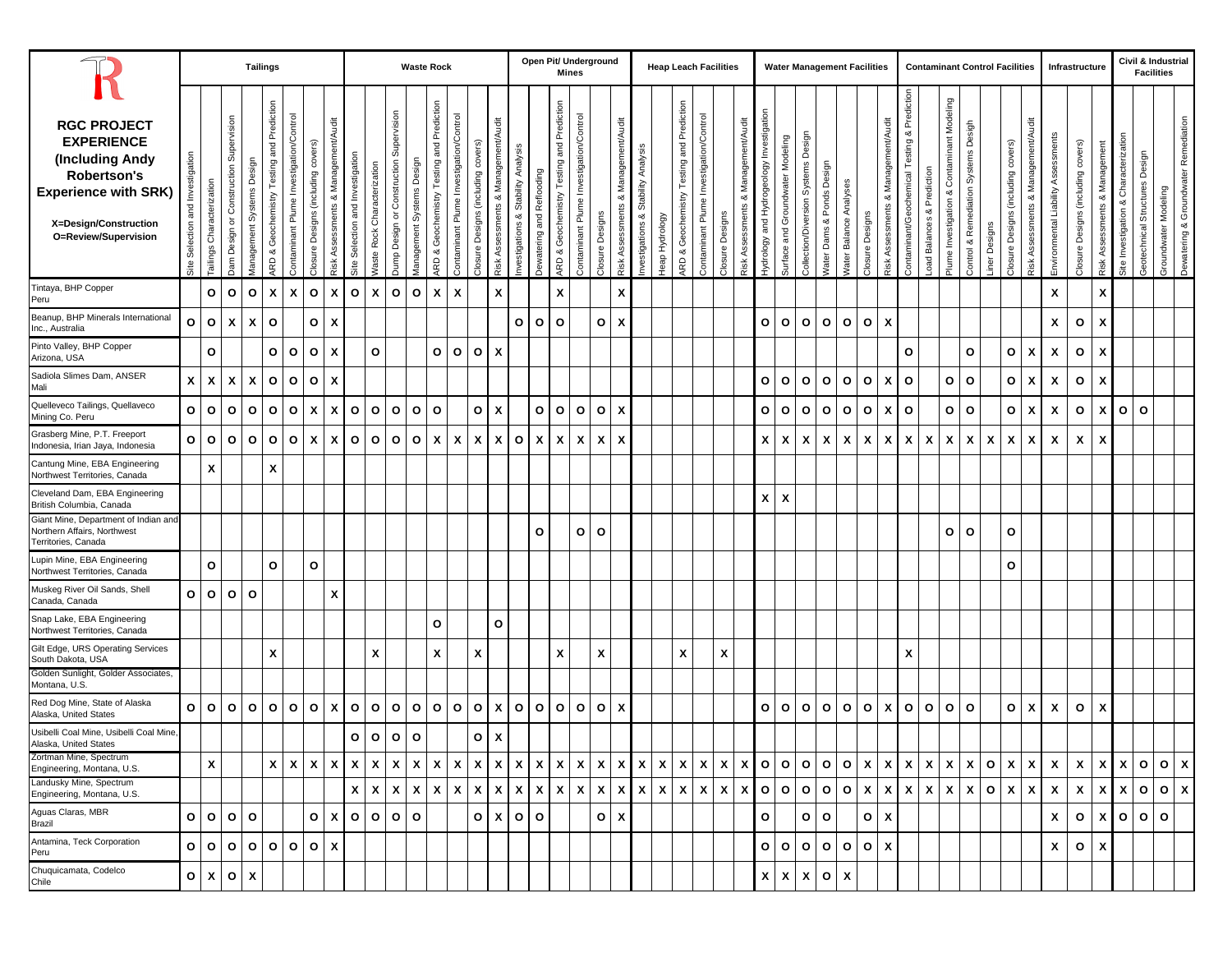|                                                                                                                                                           |         |                              |                                       | <b>Tailings</b>    |                                                        |                                           |                                                       |                               |                                            |                                   |                                          | <b>Waste Rock</b>                                 |                                                          |                                                       |                                     |                                            |                                               |                              | Open Pit/ Underground                                  | <b>Mines</b>                                      |                 |                     |                                          | <b>Heap Leach Facilities</b> |                                                 |                                                                    |                    |                |                                        | <b>Water Management Facilities</b>    |                                                                    |              |                           |                                  |                         |                                                       |                         |                                                         |                                         |                            |         | <b>Contaminant Control Facilities</b> |                              | Infrastructure      |                                              |               |                                             |                                                                    | Civil & Industrial<br><b>Facilities</b> |                                         |
|-----------------------------------------------------------------------------------------------------------------------------------------------------------|---------|------------------------------|---------------------------------------|--------------------|--------------------------------------------------------|-------------------------------------------|-------------------------------------------------------|-------------------------------|--------------------------------------------|-----------------------------------|------------------------------------------|---------------------------------------------------|----------------------------------------------------------|-------------------------------------------------------|-------------------------------------|--------------------------------------------|-----------------------------------------------|------------------------------|--------------------------------------------------------|---------------------------------------------------|-----------------|---------------------|------------------------------------------|------------------------------|-------------------------------------------------|--------------------------------------------------------------------|--------------------|----------------|----------------------------------------|---------------------------------------|--------------------------------------------------------------------|--------------|---------------------------|----------------------------------|-------------------------|-------------------------------------------------------|-------------------------|---------------------------------------------------------|-----------------------------------------|----------------------------|---------|---------------------------------------|------------------------------|---------------------|----------------------------------------------|---------------|---------------------------------------------|--------------------------------------------------------------------|-----------------------------------------|-----------------------------------------|
| <b>RGC PROJECT</b><br><b>EXPERIENCE</b><br>(Including Andy<br>Robertson's<br><b>Experience with SRK)</b><br>X=Design/Construction<br>O=Review/Supervision | ation   | Characterization<br>Tailings | Supervision<br>င်္<br>్యా<br>Õ<br>Dam | sigr<br>Ó<br>genay | Prediction<br>and<br>esting<br>Geochemistry<br>య<br>6D | Investigation/Control<br>ontaminant Plume | l.<br>$\omega$<br>(including<br>signs<br>Õ<br>Closure | fanagement/Audit<br>ents<br>ă | and Investigation<br>ction<br>Sele<br>Site | ation<br>cteriza<br>ě<br>ste<br>ğ | pervision<br>$\mathsf{sign}$<br>്<br>gum | esign<br>Õ<br>vster<br>$\omega$<br>nent<br>yanage | Prediction<br>and<br>sting<br>chemistry<br>Ō<br>ಂಶ<br>RD | ation/Control<br>stig<br>Inve<br>e<br>훈<br>ontaminant | ers)<br>(including<br>signs<br>sure | Audit<br>Management/<br>ంర<br>ents<br>Risk | Analysis<br>Stability<br>య<br>ഗ<br>stigations | paiho<br>d Reflo<br>watering | Prediction<br>and<br>esting<br>Geochemistry<br>య<br>6D | ation/Control<br>stig<br>inve:<br>룹<br>ontaminant | Closure Designs | nagement/Audit<br>ಯ | Analysis<br>Stability<br>≪<br>stigations | Heap Hydrology               | Prediction<br>and<br>esting<br>histry<br>య<br>۵ | Investigation/Control<br>$\mathbf{e}$<br>$\overline{a}$<br>ontamin | signs<br>്<br>sure | ent/Audit<br>œ | Investigation<br>drogeology<br>drology | Groundwater Modeling<br>and<br>urface | টা<br>൧ഀ<br>ste<br>৯<br>읎<br>n/Div<br>$\frac{5}{6}$<br>$rac{6}{5}$ | య<br>ater Da | Analyses<br>later Balance | ୃକ୍<br>്ട്<br>sure<br>$\epsilon$ | ğ<br>Managem<br>න්<br>× | Prediction<br>ಂರ<br>sting<br>chemical<br>ontaminant/G | rediction<br>oad Balanc | Modeling<br>nant<br>Ō<br>ంర<br>stigatio<br>lnve<br>lume | esigh<br>Systems<br>liation<br>య<br>put | $\sigma$<br>.<br>Sign<br>Φ | ട്<br>읅 | ers)<br>(including<br>ಯ<br>sign<br>πe | ment/Audit<br>ā<br><u>.ഗ</u> | men<br>ability<br>ਨ | (including covers)<br>esigns<br>Õ<br>Closure | t<br>Manageme | acterization<br>Chara<br>ation<br>stig<br>≧ | $\overline{5}$<br>Ó<br>cture<br>Strui<br>٥ŕ<br>동<br><sub>3</sub> e | deling                                  | Remediation<br>Dewatering & Groundwater |
| Collahuasi, Dona Ines de Collahausi,<br>Chile                                                                                                             | O       | x                            | $\circ$                               | X                  | $\circ$                                                | $\circ$                                   | X                                                     | X                             |                                            |                                   |                                          |                                                   |                                                          |                                                       |                                     |                                            |                                               |                              |                                                        |                                                   |                 |                     |                                          |                              |                                                 |                                                                    |                    |                | $\circ$                                | $\circ$                               | $\circ$                                                            | $\mathbf{o}$ | $\mathbf{o}$              | $\circ$                          | X                       |                                                       |                         |                                                         |                                         |                            |         |                                       |                              |                     |                                              |               |                                             |                                                                    |                                         |                                         |
| Woodcutters Mine, Normandy Pty,<br>Australia                                                                                                              | $\circ$ | $\circ$                      |                                       |                    | $\mathbf{o}$                                           | $\lambda$                                 | $\circ$                                               |                               |                                            | $\mathbf{v}$<br>v                 |                                          |                                                   | X                                                        | x                                                     | X                                   |                                            |                                               | X                            |                                                        | X                                                 | X               |                     |                                          |                              |                                                 |                                                                    |                    |                |                                        |                                       |                                                                    |              |                           |                                  |                         |                                                       |                         |                                                         |                                         |                            |         |                                       |                              |                     |                                              |               |                                             |                                                                    |                                         |                                         |
| Warrego TSF, Normandy Pty,<br>Australia                                                                                                                   |         | X                            |                                       |                    | $\mathsf{x}$                                           | $\mathsf{x}$                              | $\boldsymbol{\mathsf{x}}$                             |                               |                                            |                                   |                                          |                                                   |                                                          |                                                       |                                     |                                            |                                               |                              |                                                        |                                                   |                 |                     |                                          |                              |                                                 |                                                                    |                    |                |                                        |                                       |                                                                    |              |                           |                                  |                         |                                                       |                         |                                                         |                                         |                            |         |                                       |                              |                     |                                              |               |                                             |                                                                    |                                         |                                         |
| Jundee/Numary, Normandy Pty,<br>Australia                                                                                                                 |         | X                            |                                       |                    | X                                                      |                                           | X                                                     |                               |                                            |                                   |                                          |                                                   |                                                          |                                                       |                                     |                                            |                                               |                              |                                                        |                                                   |                 |                     |                                          |                              |                                                 |                                                                    |                    |                |                                        |                                       |                                                                    |              |                           |                                  |                         |                                                       |                         |                                                         |                                         |                            |         |                                       |                              |                     |                                              |               |                                             |                                                                    |                                         |                                         |